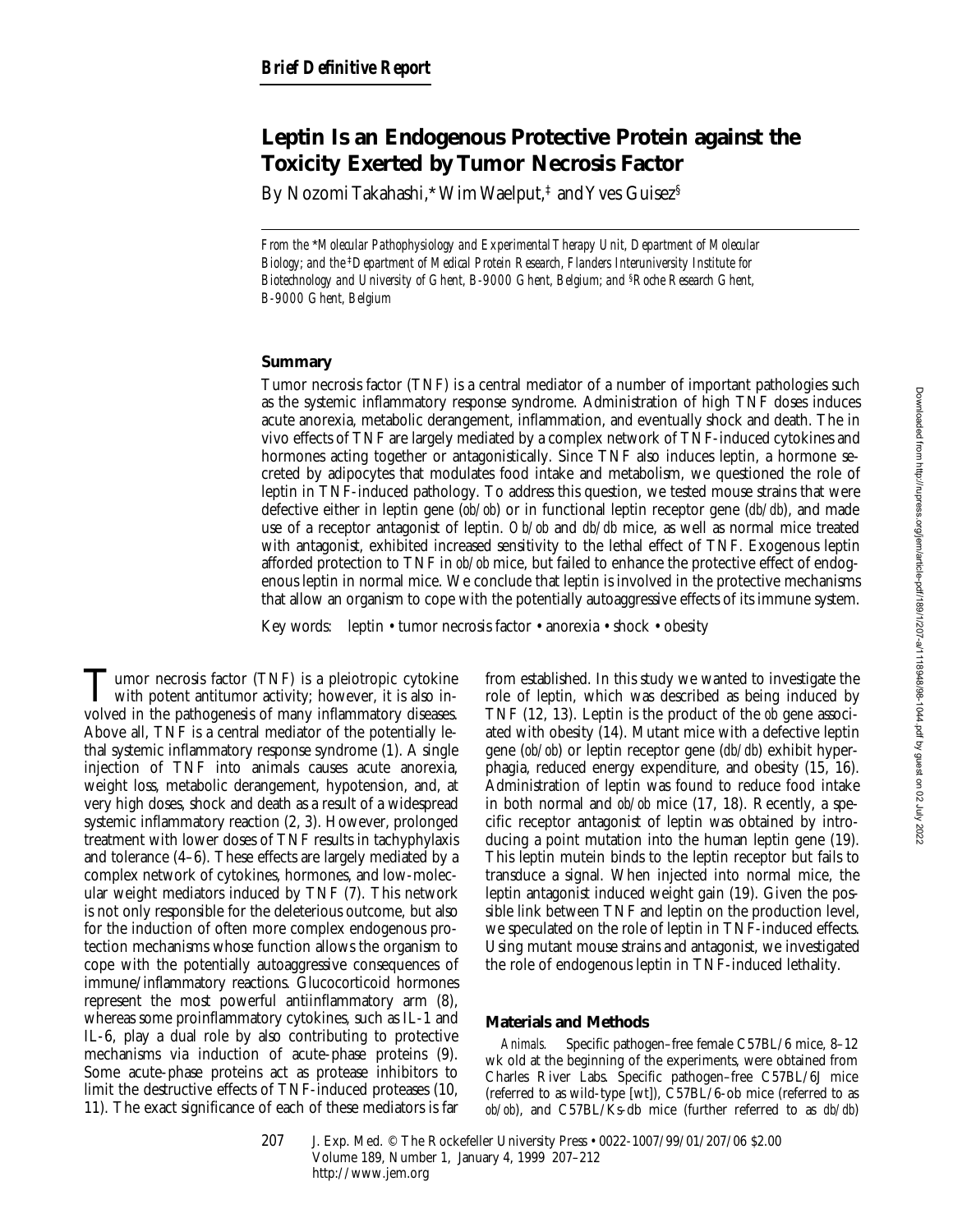were obtained from Harlan/Olac and The Jackson Laboratory. The animals were housed in a temperature-controlled environment with 12-h light/dark cycles and received food and water ad libitum. All experiments were performed according to the European Union Guidelines on Animal Care and Use.

*Reagents.* Recombinant murine TNF (mTNF), produced by *Escherichia coli* containing an appropriate expression plasmid (20), was purified to apparent homogeneity. The specific activity was  $2 \times 10^8$  IU/mg as determined in a cytotoxicity assay on L929 cells (21). Reference mTNF (code 88/532) was from the National Institute for Biological Standards and Control (Potters Bar, UK). The endotoxin content was  $< 0.2$  ng/mg, as assessed by a chromogenic *Limulus amebocyte* lysate assay (Coatest; Chromogenix, Stockholm, Sweden). Human wt leptin was produced by baculovirus-infected insect cells (22) and purified on an immunoaffinity column as described previously (19); the endotoxin content amounted to 2.5 ng/mg. R128Q, an antagonist of human leptin, was created by site-directed mutagenesis and selected for its inhibitory activity on leptin sensitive-BAF3 1423 cells (19); the endotoxin content amounted to 2.1 ng/mg. 2A5, a monoclonal antibody directed against human leptin, was purified from hybridoma supernatant (19); the endotoxin content was 0.09 ng/ mg protein. All reagents were diluted in endotoxin-free PBS before injection.

*Treatment.* In experiments involving comparison of the sensitivity of different mouse strains, mice were challenged with sublethal doses of mTNF given intravenously. mTNF is lethal in normal mice at a dose of  $\sim$ 20  $\mu$ g (23). Survival was monitored for up to 60 h. There were no further deaths during the 1-wk period of follow-up. In experiments assessing the effect of leptin or leptin antagonist in TNF toxicity, mice were pretreated intraperitoneally with either agent in combination with an antibody (twice daily for 2 d and immediately before the challenge with varying doses of mTNF intravenously). Doses of leptin and leptin antagonist R128Q were 100 µg/mouse; doses of antibody 2A5 were 1 mg/mouse or 100 µg/mouse. Leptin and R128Q are cleared from the circulation very rapidly. The antibody 2A5 raised against human leptin also binds to R128Q and dramatically prolongs the biological half-life of both wt and mutant leptin mice. It was also demonstrated that the biological effects of leptin and the antagonist in wt mice are only seen in the presence of antibody (19). For this reason, antibody was coadministered whenever leptin or R128Q were used. The injection volumes were 0.5 ml in the case of intraperitoneal and 0.2 ml in the case of intravenous administration.

*Statistics.* The significance of differences in survival time was analyzed by a Log-rank test for curve comparison using a Graph-Pad Prism computer program (GraphPad Software). In all cases,  $P$  < 0.05 was considered to be significantly different.

#### **Results**

*Mice Lacking Leptin-signaling Are Highly Sensitive to the Lethal Toxicity of mTNF.* To assess the role of endogenous leptin induced by TNF, we first tested mutant mouse strains lacking a functional leptin system. Both *ob/ob* and  $db/db$  mice were challenged with 500  $\mu$ g/kg mTNF. This dose of TNF, which does not cause lethality in wt mice, resulted in 100 and 80% lethality in *ob/ob* and *db/db* mice, respectively (Fig. 1). Therefore, both *ob/ob* and *db/db* mice are far more sensitive to the lethal effect of mTNF ( $P =$ 0.0001 *ob/ob* versus wt;  $P = 0.0006$  *db/db* versus wt). This



**Figure 1.** Sensitivity of *ob/ob* and *db/db* mice to mTNF-induced lethality. Mice (wt, *ob/ob* and *db/db*) were challenged with 500 μg/kg mTNF intravenously. The percentage of survival was plotted as a function of time (hours after challenge).  $n = 10$  (wt) and 5 ( $ob/ob$  and  $db/db$ ).  $\bigcirc$ , wt;  $\Box$ , *ob/ob*;  $\triangle$ , *db/db*. \*\*\*\**P* = 0.0001 (wt versus *ob/ob*); \*\*\**P* = 0.0006 (wt versus *db/db*). The results shown are representative of three independent experiments.

suggests that a functional leptin system protects against a low dose of mTNF.

*Exogenous Leptin Protects ob/ob Mice from the Lethal Toxicity of mTNF.* We tested whether exogenous leptin can protect *ob/ob* mice lacking endogenous leptin. Leptin and 2A5 antibody were administered twice daily for 2 d and at the same time as a challenge with mTNF. In agreement with the previous experiment, *ob/ob* mice exhibited significantly higher sensitivity to TNF as compared with wt mice (Fig. 2;  $P = 0.0025$  versus wt receiving 2A5 alone). *Ob/ob* mice pretreated with leptin showed resistance comparable to that of wt, and the survival time was significantly longer  $(P = 0.0079$  versus *ob/ob* receiving 2A5 alone). There was



**Figure 2.** Effect of leptin pretreatment in *ob/ob* mice receiving a lethal challenge with mTNF. Mice (wt and *ob/ob*) were pretreated as described in Materials and Methods. Doses of 2A5 antibody and leptin were both 100  $\mu$ g/mouse. Mice were challenged with 500  $\mu$ g/kg mTNF. The percentage of survival was plotted as a function of time (hours after challenge). For each group,  $\hat{n} = 5$ .  $\circlearrowright$ , 2A5 in wt mice;  $\Box$ , 2A5 in *ob/ob* mice;  $\triangle$ , leptin + 2A5 in  $\omega/b$  mice. \*\**P* = 0.0025 (wt versus  $\omega/b$ ); \**P* = 0.0079 (*ob/ob*-2A5 versus *ob/ob*-leptin). The results shown are representative of three independent experiments.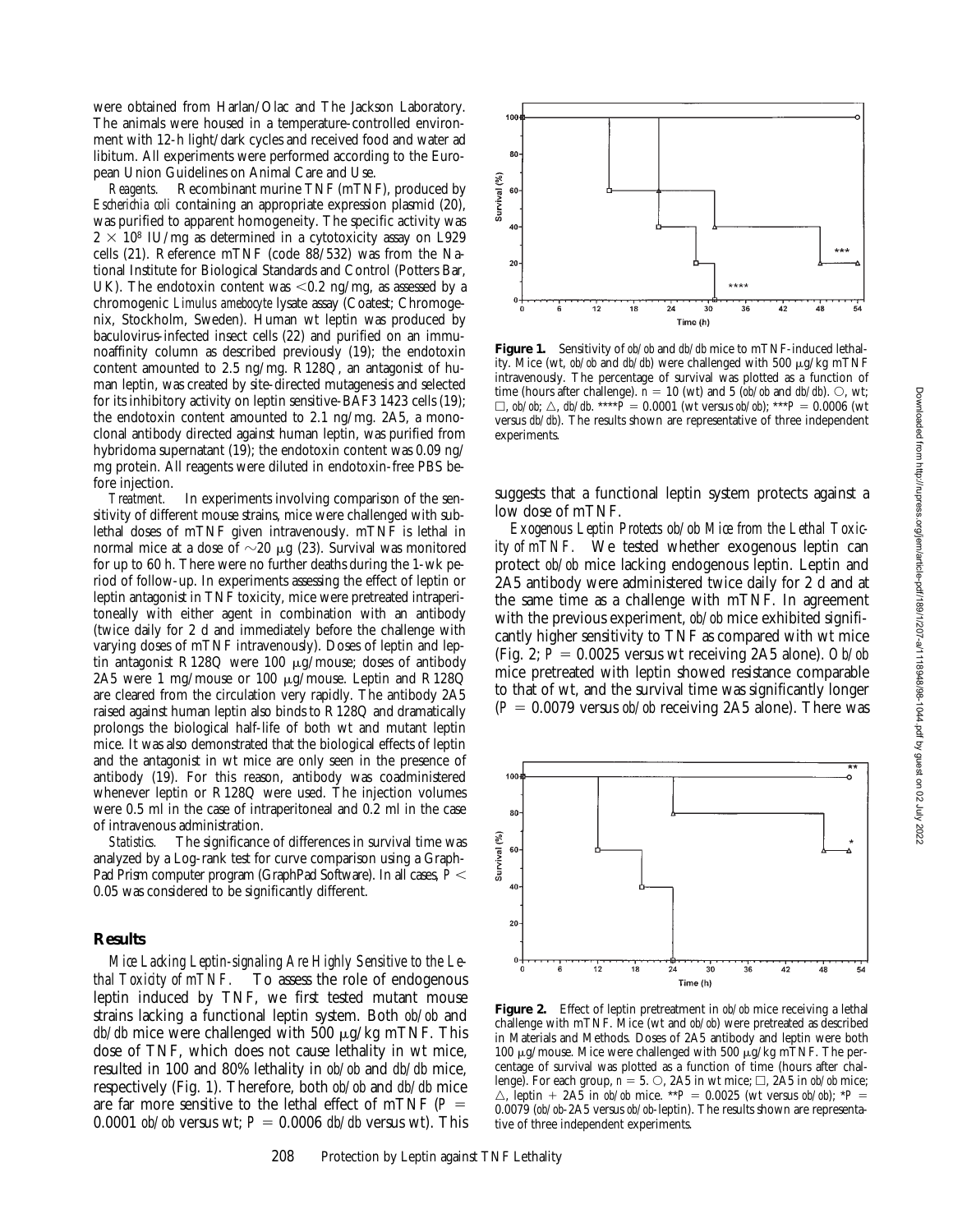Downloaded from http://rupress.org/jem/article-pdf/189/1/207-a/1118948/98-1044.pdf by guest on 02 July 2022

no significant difference between *ob/ob* mice pretreated with leptin and wt mice. These data confirm our previous evidence that endogenous leptin is protective against the lethal toxicity of TNF and demonstrate that the lack of endogenous leptin can be compensated by administration of exogenous leptin.

 $100$ 

80

40

 $20$ 

80

40

20

B

Survival (%) 60

Survival (%) 60

*Leptin Antagonist Sensitizes Normal Mice to the Lethal Toxicity of TNF.* If sensitization to the toxic effect of TNF in the genetically defective leptin system is fully attributable to leptin (and not to the consequence of secondary effects, such as obesity, elevated levels of insulin, or corticoids), the same sensitization should be obtained in normal lean mice, where the function of leptin is blocked. Therefore, we examined the effect of leptin and leptin antagonist R128Q on the lethal toxicity of mTNF in normal mice. We tested two doses of mTNF that would result in  $\sim$ 50 and 0% lethality, respectively, in normal mice. Mice were pretreated with leptin or R128Q antagonist, both in the presence of 100 mg 2A5 antibody per mouse. Treatment with R128Q clearly sensitized mice to TNF toxicity, since 60% died even in response to a low dose of mTNF (Fig. 3 A;  $P =$ 0.0008, a significant difference compared with the control group receiving 2A5 alone). Moreover, treatment with R128Q and a higher dose of TNF increased the death toll from 50 to 100%, and the survival time was significantly reduced (Fig. 3 B;  $P = 0.0063$ , compared with the control group receiving 2A5 alone). On the other hand, exogenous leptin did not provide any further protection, suggesting that the endogenous leptin level is sufficient for a protective effect. The difference observed between mice pretreated with leptin antagonist and those with antibody alone is due to the functional level of leptin. These experiments allow us to conclude that endogenous leptin protects against TNF-induced lethality.

## **Discussion**

The finding that endogenous leptin plays a protective role against TNF-induced lethality suggests an entirely new property to be attributed to this protein, namely immunomodulatory and antiinflammatory effects. Recently, it was also reported that genetically obese rodents were more susceptible to endotoxin-induced liver injury (24). This could be explained by increased sensitivity to TNF in the absence of a functional leptin system as shown here. Although increased production of certain proinflammatory cytokines by leptin is reported (24, 25), these results rather point to a possible impairment of the function of these cytokines by leptin. A recent finding that leptin upregulates suppressors of cytokine signaling 3 (26) supports such a speculation. The protective role of leptin reminds us of another class of TNF-induced hormones, namely glucocorticoids. Also in this case, mice devoid of a functional glucocorticoid system (by adrenalectomy or administration of a receptor antagonist) are highly sensitized to the toxic effects of TNF (27, 28). The fact that exogenous leptin is able to reverse the increased sensitivity of mice lacking an active leptin system,

**Figure 3.** Effect of leptin and leptin antagonist on mTNF-induced lethality. C57BL/6 mice were pretreated with leptin (100  $\mu$ g/mouse) or R128Q (100  $\mu$ g/mouse) in combination with 2A5 antibody (100  $\mu$ g/ mouse) as described in Materials and Methods. Mice were challenged with a low dose (A, 375  $\mu$ g/kg) or a high dose (B, 750  $\mu$ g/kg) of mTNF. The percentage of survival was plotted as a function of time (hours after challenge). Each group consisted of 13 mice. The result is a cumulative sum of two independent experiments. (A)  $\circ$ , 2A5;  $\Box$ , leptin + 2A5;  $\triangle$ ,  $R128Q + 2A5$ ; \*\*\* $P = 0.0008$  (2A5 versus R128Q + 2A5); (B)  $\bullet$ , 2A5; **j**, leptin + 2A5;  $\triangle$ , R128Q + 2A5. \*\**P* = 0.0063 (2A5 versus R128Q + 2A5).

 $\dot{12}$ 

 $\frac{1}{12}$ 

18

 $\overline{18}$ 

Time (h)

Time (h)

 $\overline{24}$ 

 $\overline{24}$ 

 $30$ 

 $\frac{1}{30}$ 

and that it is ineffective in further decreasing the sensitivity of normal mice, indicates that the leptin levels after TNF induction are high enough to obtain a maximal effect. This is also similar to the situation with glucocorticoids, where adding exogenous hormone could not improve survival in sepsis; on the contrary, blocking the action of this hormone by administering a receptor antagonist, even hours after TNF administration, increased the lethality (28). TNF activates the hypothalamus pituitary-adrenal axis (HPAA), resulting in a release of glucocorticoids, which in turn attenuate the immune/inflammatory reaction (29). Both leptin and glucocorticoids induced by TNF itself seem to exert a regulatory negative feedback to prevent the potentially harmful consequences of the proinflammatory cascade. The presence of a bidirectional relationship is suggestive of a coordinated function. Glucocorticoids elevate the leptin level (30), whereas leptin elicits an effect on HPAA and alters the circulating glucocorticoid levels (31). Besides, leptin signaling might lead to an enhanced level of another antiin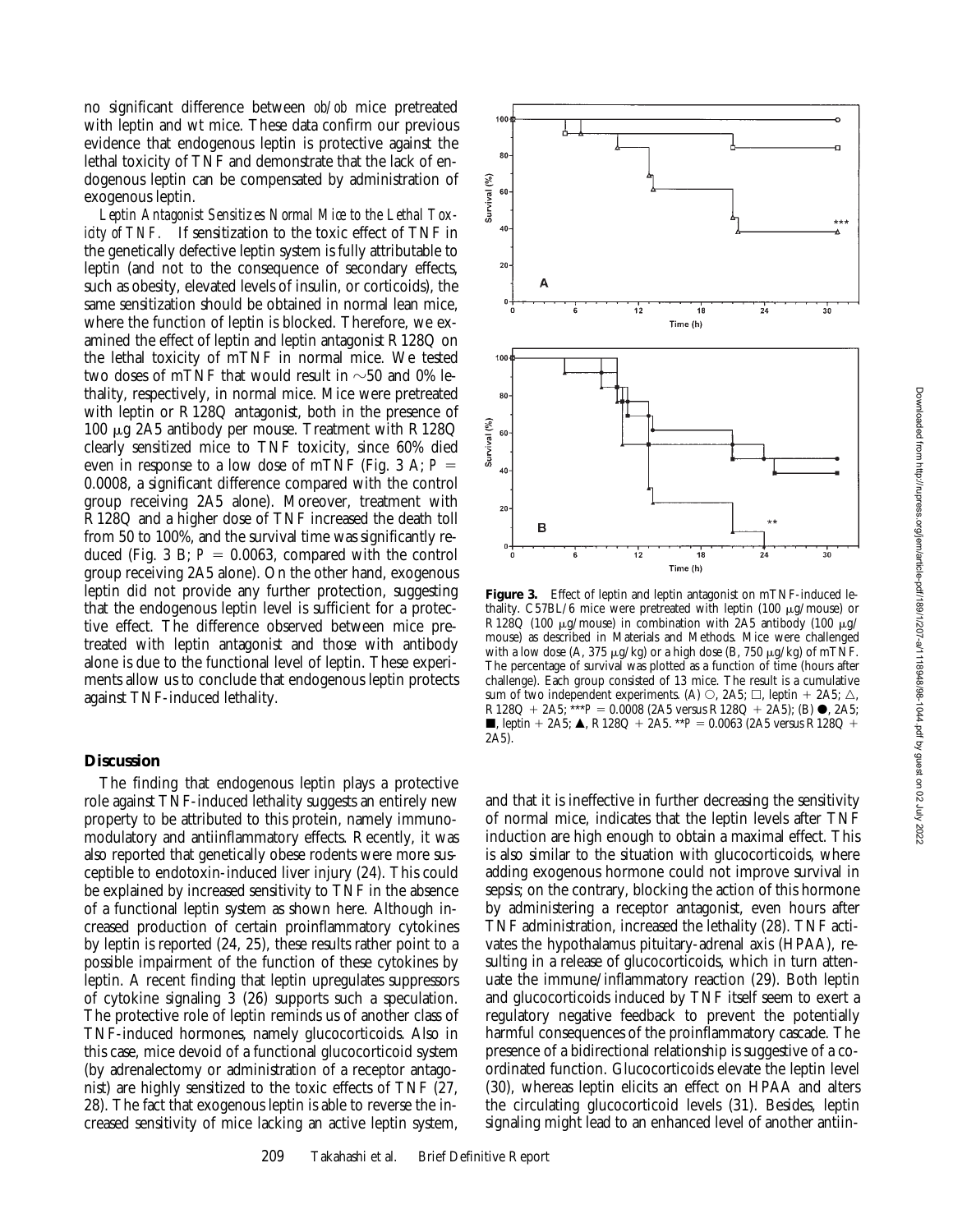flammatory hormone,  $\alpha$ -melanocyte-stimulating hormone  $(\alpha$ -MSH; reference 32). It is highly likely that the protective effect of leptin is mediated by  $\alpha$ -MSH, which was shown to protect against endotoxin-induced liver injury and mortality (33, 34). The action of  $\alpha$ -MSH resembles that of glucocorticoids in that it inhibits the production of proinflammatory mediators (33, 35). Thus a picture emerges that leptin, acting on two parallel antiinflammatory axes, modulates the defence of the body against the TNF-induced inflammatory cascade (Fig. 4). Both  $\alpha$ -MSH and corticotrophins are derived from the proopiomelanocortin gene and partly share common receptor subtypes. Thus these two arms are also interrelated. One of the receptors for  $\alpha$ -MSH, melanocortin-1 receptor, is found on neutrophils and macrophages, and is postulated to mediate the antiinflammatory effects of  $\alpha$ -MSH (33, 35). However, the antiinflammatory effect of  $\alpha$ -MSH involves both central and peripheral signals (36), suggesting an involvement of yet another receptor subtype that mediates central signaling. Quite intriguingly, it was demonstrated that melanocortin-4 receptor, another MSH receptor, mediated the anorectic effect of leptin (37). Whether or not this receptor type also plays a role in the potentially antiinflammatory function of leptin should be addressed in the future. The fact that *db/db* mice lacking the functional long form of the leptin receptor (38) are also sensitized to TNF indicates that signaling through this type of receptor is essential for the protective effect. The leptin receptor belongs to the class-I cytokine receptor family (16), which suggests an ancestral link between the cytokine system and leptin. Furthermore, leptin itself is structurally related to the cytokines (39). It is intriguing that there is an overlap between the activities of TNF and leptin (Fig. 4). Both TNF and leptin activate the HPAA and melanocortin system (35), and it appears that leptin provides a redundant way to ensure protection. On the other hand, HPAA exerts a negative feedback on the production of TNF and a positive feedback on leptin production. In this way, the protective pathway induced by TNF can be amplified in the absence of TNF.

We also found that TNF can still induce weight loss in the absence of a functional leptin system (results not shown). This rules out the mediation of leptin in this effect. Recently, a similar result on endotoxin-induced anorexia was published using *ob/ob* and *db/db* mice (39). In this case, TNF is presumably a principal mediator, and the study



**Figure 4.** Immune neuroendocrine network involving TNF and leptin. TNF induces a proinflammatory cascade on the one hand and an antiinflammatory protection mechanism on the other hand.  $\rightarrow$ , induction;  $\dashv$ , inhibition;  $\Rightarrow$ , binding to a receptor. GCH, glucocorticoid hormone; OB-R, leptin receptor long form; MC2-R, melanocortin-2 receptor; MCx-R, melanocortin-1 receptor or possibly other subtypes.

confirms our finding. Therefore, TNF and leptin seem to control the body weight independently. It is not unlikely that both induce either a common mediator or partly common signaling pathways. Recently, a defective melanocortin-4 receptor was shown to cause *agouti*-type obesity (40). Considering the role of this receptor in leptin-induced anorexia (37), it is extremely tempting to speculate that it is part of the common pathway. It should be noted that anorectic factors, such as melanocortins and corticotrophinreleasing factor, can be independently activated by TNF and leptin (Fig. 4). Here again, factors involved in the immune/neuroendocrine network form a partly common and partly distinct network.

In conclusion, the finding of a protective role for leptin against TNF toxicity extends the picture of communication between the immune system and the neuroendocrine system. It is attractive to speculate that the leptin system, with its structural relationship to the cytokine system (41) and functional similarity to glucocorticoids, evolved to form a partly redundant and partly distinct regulatory network to maintain homeostasis both under physiological and pathological conditions. Future studies will clarify the molecular basis underlying the communication among cytokine/glucocorticoid/leptin systems.

*Received for publication 17 June 1998 and in revised form 15 October 1998.*

210 Protection by Leptin against TNF Lethality

This work was supported by the Fonds voor Wetenschappelijk Onderzoek—Vlaanderen and the Algemene Spaar- en Lijfrentekas. Wim Waelput is a Fellow with the Vlaams Instituut voor de Bevordering van het Wetenschappelijk-technologisch Onderzoek in de Industrie.

Address correspondence to N. Takahashi, Department of Molecular Biology, K.L. Ledeganckstraat 35, B-9000 Ghent, Belgium. Phone: 32-9-264-51-31; Fax: 32-9-264-53-48; E-mail: nozomi.takahashi @dmb.rug.ac.be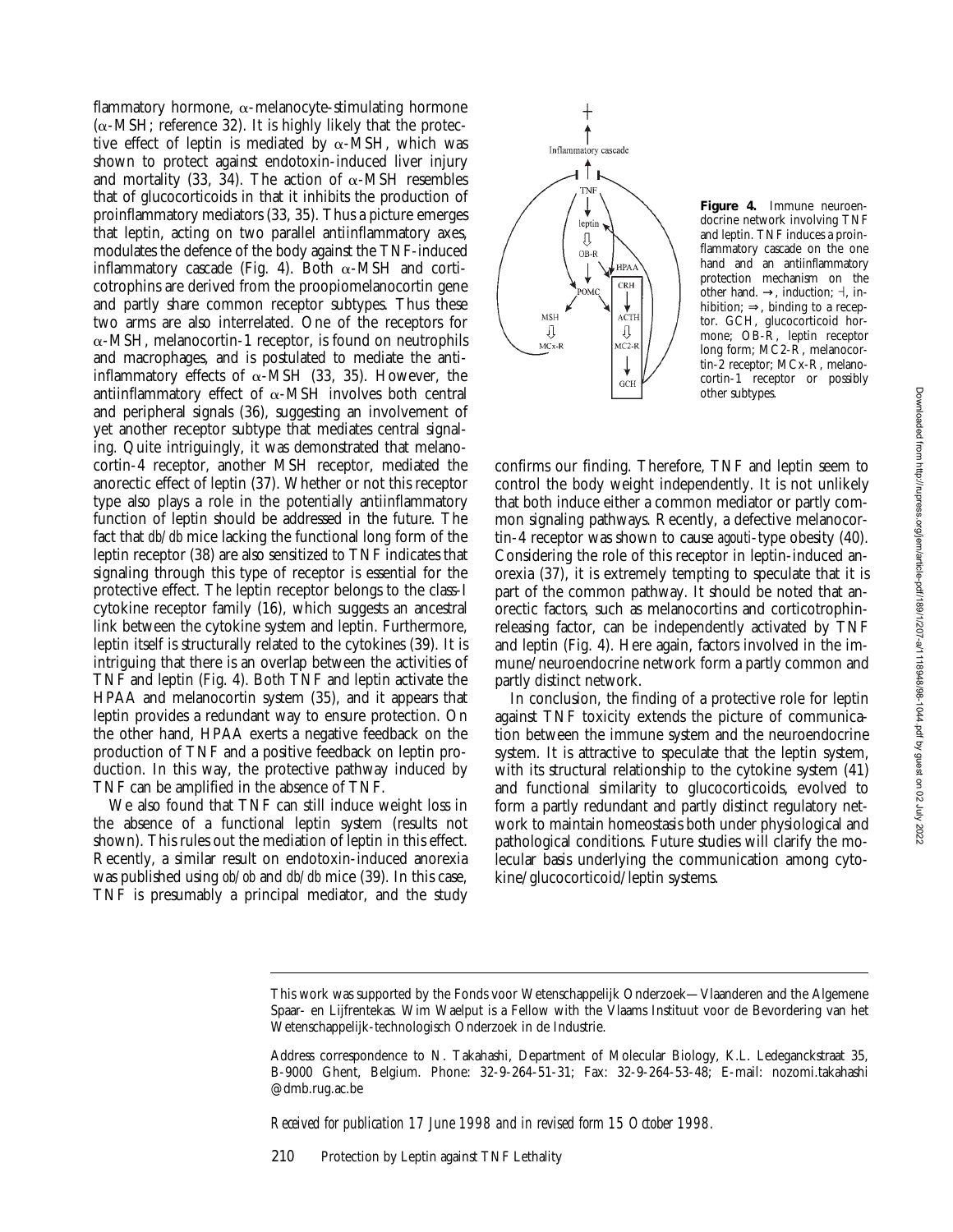## **References**

- 1. Vassalli, P. 1992. The pathophysiology of tumor necrosis factors. *Annu. Rev. Immunol.* 10:411–452.
- 2. Tracey, K.J., B. Beutler, S.F. Lowry, J. Merryweather, S. Wolpe, I.W. Milsark, R.J. Hariri, T.J. Fahey III, A. Zentella, J.D. Albert, et al. 1986. Shock and tissue injury induced by recombinant human cachectin. *Science.* 234:470–474.
- 3. Tracey, K.J. 1992. The acute and chronic pathophysiologic effects of TNF: mediation of septic shock and wasting (cachexia). *In* Tumor Necrosis Factors. The Molecules and Their Emerging Role in Medicine. B. Beutler, editor. Raven Press, New York, NY. 255–273.
- 4. Fraker, D.L., M.C. Stovroff, M.J. Merino, and J.A. Norton. 1988. Tolerance to tumor necrosis factor in rats and the relationship to endotoxin tolerance and toxicity. *J. Exp. Med.* 168:95–105.
- 5. Tracey, K.J., H. Wei, K.R. Manogue, Y. Fong, D.G. Hesse, H.T. Nguyen, G.C. Kuo, B. Beutler, R.S. Cotran, A. Cerami, and S.F. Lowry. 1988. Cachectin/tumor necrosis factor induces cachexia, anemia, and inflammation. *J. Exp. Med.* 167:1211–1227.
- 6. Takahashi, N., P. Brouckaert, and W. Fiers. 1995. Mechanism of tolerance to tumor necrosis factor: receptor-specific pathway and selectivity. *Am. J. Physiol.* 269:R398–R405.
- 7. Brouckaert, P., and W. Fiers. 1996. Tumor necrosis factor and the systemic inflammatory response syndrome. *Curr. Top. Microbiol. Immunol.* 216:167–187.
- 8. Munck, A., and P.M. Guyre. 1991. Glucocorticoids and immune function. *In* Psychoimmunology. R. Ader, D. Felten, and N. Cohen, editors. Academic Press, New York, NY. 447–479.
- 9. Castell, J.V., M.J. Gómez-Lechón, M. David, T. Andus, T. Geiger, R. Trullenque, R. Fabra, and P.C. Heinrich. 1989. Interleukin-6 is the major regulator of acute phase protein synthesis in adult human hepatocytes. *FEBS Lett.* 242:237– 239.
- 10. Libert, C., P. Brouckaert, and W. Fiers. 1994. Protection by  $\alpha_1$ -acid glycoprotein against tumor necrosis factor-induced lethality. *J. Exp. Med.* 180:1571–1575.
- 11. Libert, C., W. Van Molle, P. Brouckaert, and W. Fiers. 1996.  $\alpha_1$ -antitrypsin inhibits the lethal response to TNF in mice. *J. Immunol.* 157:5126–5129.
- 12. Sarraf, P., R.C. Frederich, E.M. Turner, G. Ma, N.T. Jaskowiak, D.J. Rivet III, J.S. Flier, B.B. Lowell, D.L. Fraker, and H.R. Alexander. 1997. Multiple cytokines and acute inflammation raise mouse leptin levels: potential role in inflammatory anorexia. *J. Exp. Med.* 185:171–175.
- 13. Grunfeld, C., C. Zhao, J. Fuller, A. Pollack, A. Moser, J. Friedman, and K.R. Feingold. 1996. Endotoxin and cytokines induce expression of leptin, the *ob* gene product, in hamsters. *J. Clin. Invest.* 97:2152–2157.
- 14. Zhang, Y., R. Proenca, M. Maffei, M. Barone, L. Leopold, and J.M. Friedman. 1994. Positional cloning of the mouse *obese* gene and its human homologue. *Nature.* 372:425–432.
- 15. Zhang, B., M.P. Graziano, T.W. Doebber, M.D. Leibowitz, S. White-Carrington, D.M. Szalkowski, P.J. Hey, M. Wu, C.A. Cullinan, P. Bailey, et al. 1996. Down-regulation of the expression of the *obese* gene by an antidiabetic thiazolidinedione in Zucker diabetic fatty rats and *db/db* mice. *J. Biol. Chem.* 271:9455–9459.
- 16. Tartaglia, L.A., M. Dembski, X. Weng, N. Deng, J. Culpepper, R. Devos, G.J. Richards, L.A. Campfield, F.T. Clark, J. Deeds, et al. 1995. Identification and expression cloning of a

leptin receptor, OB-R. *Cell.* 83:1263–1271.

- 17. Frederich, R.C., B. Lollmann, A. Hamann, A. Napolitano-Rosen, B.B. Kahn, B.B. Lowell, and J.S. Flier. 1995. Expression of *ob* mRNA and its encoded protein in rodents. Impact of nutrition and obesity. *J. Clin. Invest.* 96:1658–1663.
- 18. Campfield, L.A., F.J. Smith, Y. Guisez, R. Devos, and P. Burn. 1995. Recombinant mouse OB protein: evidence for a peripheral signal linking adiposity and central neural networks. *Science.* 269:546–549.
- 19. Verploegen, S.A.B.W., G. Plaetinck, R. Devos, J. Van der Heyden, and Y. Guisez. 1997. A human leptin mutant induces weight gain in normal mice. *FEBS Lett.* 405:237–240.
- 20. Tavernier, J., L. Fransen, A. Marmenout, J. Van der Heyden, R. Müller, M.R. Ruysschaert, A. Van Vliet, R. Bauden, and W. Fiers. 1987. Isolation and expression of the genes coding for mouse and human tumor necrosis factor (TNF) and biological properties of recombinant TNF. *In* Lymphokines, vol. 13: Molecular Cloning and Analysis of Lymphokines. D.R. Webb and D.V. Goeddel, editors. Academic Press, Orlando, FL. 181–198.
- 21. Ruff, M.R., and G.E. Gifford. 1981. Tumor necrosis factor. *In* Lymphokines, vol. 2. E. Pick, editor. Academic Press, New York, NY. 235–272.
- 22. Guisez, Y., I. Faché, L.A. Campfield, F.J. Smith, A. Farid, G. Plaetinck, J. van der Heyden, J. Tavernier, W. Fiers, P. Burn, and R. Devos. 1998. Efficient secretion of biologically active recombinant OB protein (leptin) in *Escherichia coli*, purification from the periplasm and characterization. *Protein Expr. Purif.* 12:249–258.
- 23. Brouckaert, P., C. Libert, B. Everaerdt, and W. Fiers. 1992. Selective species specificity of tumor necrosis factor for toxicity in the mouse. *Lymphokine Cytokine Res.* 11:193–196.
- 24. Yang, S.Q., H.Z. Lin, M.D. Lane, M. Clemens, and A.M. Diehl. 1997. Obesity increases sensitivity to endotoxin liver injury: implications for the pathogenesis of steatohepatitis. *Proc. Natl. Acad. Sci. USA.* 94:2557–2562.
- 25. Loffreda, S., S.Q. Yang, H.Z. Lin, C.L. Karp, M.L. Brengman, D.J. Wang, A.S. Klein, G.B. Bulkley, C. Bao, P.W. Noble, et al. 1998. Leptin regulates proinflammatory immune responses. *FASEB (Fed. Am. Soc. Exp. Biol.) J.* 12:57– 65.
- 26. Bjørbaek, C., J.K. Elmquist, J.D. Frantz, S.E. Shoelson, and J.S. Flier. 1998. Identification of SOCS-3 as a potential mediator of central leptin resistance. *Mol. Cell.* 1:619–625.
- 27. Bertini, R., M. Bianchi, and P. Ghezzi. 1988. Adrenalectomy sensitizes mice to the lethal effects of interleukin 1 and tumor necrosis factor. *J. Exp. Med.* 167:1708–1712.
- 28. Brouckaert, P., B. Everaerdt, and W. Fiers. 1992. The glucocorticoid antagonist RU38486 mimics interleukin-1 in its sensitization to the lethal and interleukin-6-inducing properties of tumor necrosis factor. *Eur. J. Immunol.* 22:981–986.
- 29. Sharp, B.M., S.G. Matta, P.K. Peterson, R. Newton, C. Chao, and K. McAllen. 1989. Tumor necrosis factor- $\alpha$  is a potent ACTH secretagogue: comparison to interleukin-1 $\beta$ . *Endocrinology.* 124:3131–3133.
- 30. Slieker, L.J., K.W. Sloop, P.L. Surface, A. Kriauciunas, F. LaQuier, J. Manetta, J. Bue-Valleskey, and T.W. Stephens. 1996. Regulation of expression of *ob* mRNA and protein by glucocorticoids and cAMP. *J. Biol. Chem.* 271:5301–5304.
- 31. Schwartz, M.W., R.J. Seeley, L.A. Campfield, P. Burn, and D.G. Baskin. 1996. Identification of targets of leptin action in rat hypothalamus. *J. Clin. Invest.* 98:1101–1106.